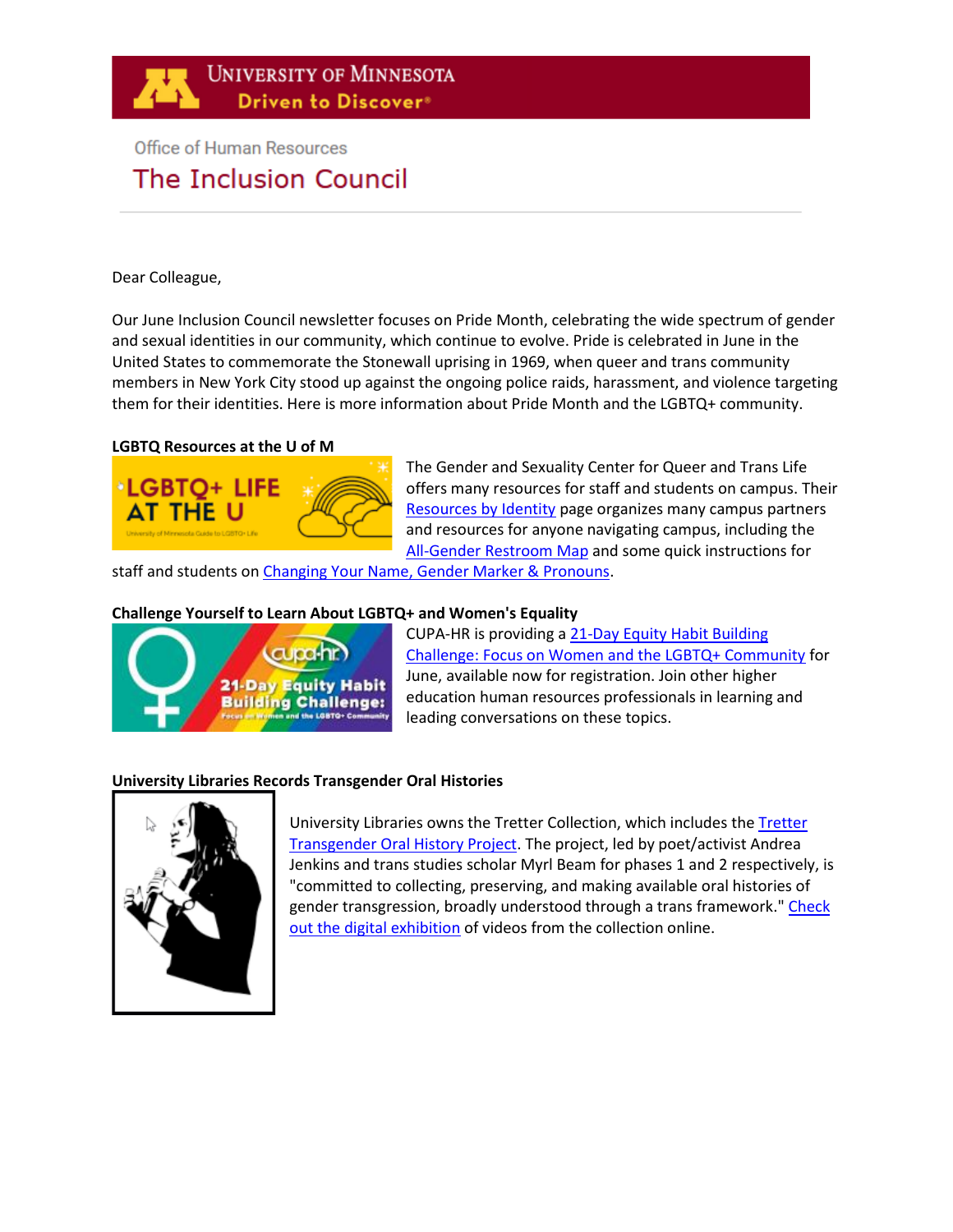## **LGBTQ Equity Differs Radically by State**



Only 23 states in the U.S. have laws protecting people from workplace discrimination based on sexual orientation and gender identity. Eight states have laws restricting teachers and staff from talking about LGBT issues at school! More than half of the country doesn't have laws prohibiting bullying of students based on sexual orientation and gender identity. And at least 37 transgender and gender-conforming people were victims of fatal violence just in 2020. Here are two informative

resources on the issue:

- A report from Human Rights Watch title[d "Like Walking Through a Hailstorm: Discrimination](https://www.hrw.org/report/2016/12/08/walking-through-hailstorm/discrimination-against-lgbt-youth-us-schools)  [Against LGBT Youth in U.S. Schools"](https://www.hrw.org/report/2016/12/08/walking-through-hailstorm/discrimination-against-lgbt-youth-us-schools)
- The [State Equality Index,](https://www.hrc.org/resources/state-scorecards) an easy-to-read scorecard of each state's record on LGBTQ issues, from the Human Rights Campaign.

#### **Links to More Resources**

- Unfamiliar with the identities in the LGBTQIA+ community? Check out Blair Imani's Smarter in [Seconds](https://www.instagram.com/blairimani/reels/?hl=en) reels. Blair is a black, bisexual, Muslim educator who works with educators or influencers of varying identities to give a quick overview of common terms often used around the queer community, such as *[lesbians,](https://www.instagram.com/reel/COJnF8-HqeU/) [misgendering,](https://www.instagram.com/reel/CNFjTfLHwX3/) [non-binary,](https://www.instagram.com/reel/CNEOVqBH6fA/) [transgender,](https://www.instagram.com/reel/CM6Gy4In9G-/)* and *[ace](https://www.instagram.com/reel/CG-_Fwhn8TB/)*. Videos are all captioned.
- [Nancy](https://www.wnycstudios.org/podcasts/nancy) is a WNYC podcast by Tobin Low and Kathy Tu focusing on the current queer experience. Check out their miniseries on Queery Money Matters, which takes a look at the different challenges around [health care,](https://www.wnycstudios.org/podcasts/nancy/episodes/nancy-podcast-dude-wheres-my-coverage) [retirement,](https://www.wnycstudios.org/podcasts/nancy/episodes/nancy-podcast-golden-queers) an[d family planning](https://www.wnycstudios.org/podcasts/nancy/episodes/nancy-podcast-babies-bills) as a queer person navigating straight economic systems. Episode transcripts are available.
- Microaggressions and discrimination can have serious negative affects on the mental health of LGBTQIA people (see this report from th[e National Alliance on Mental Illness\)](https://www.nami.org/Your-Journey/Identity-and-Cultural-Dimensions/LGBTQI), including an increased risk of suicide (reports from the [National Institutes of Health](https://www.ncbi.nlm.nih.gov/pmc/articles/PMC3093285/) and [NBC News\)](https://www.nbcnews.com/feature/nbc-out/40-percent-lgbtq-youth-seriously-considered-suicide-past-year-survey-n1233832).
- Watc[h Pride Month programming on PBS.](http://www.pbs.org/specials/lgbt-pride-month/)

## **Questions to Consider and Share on the [OHR Inclusion Council Slack Channel](https://app.slack.com/client/T016T4MRDPH/C0176FHCHBP)**

- How does your gender identity, expression, and/or sexuality inform how you move through the world and workplace?
- Where do you see assumptions and expectations around gender identity, expression, and sexuality affecting the workplace?
- What can you do differently to make your workplace more welcoming to all gender identities, expressions, and sexualities?

Sincerely,

Josh Iniguez and Sondang Cornelia OHR Inclusion Council Co-Chairs